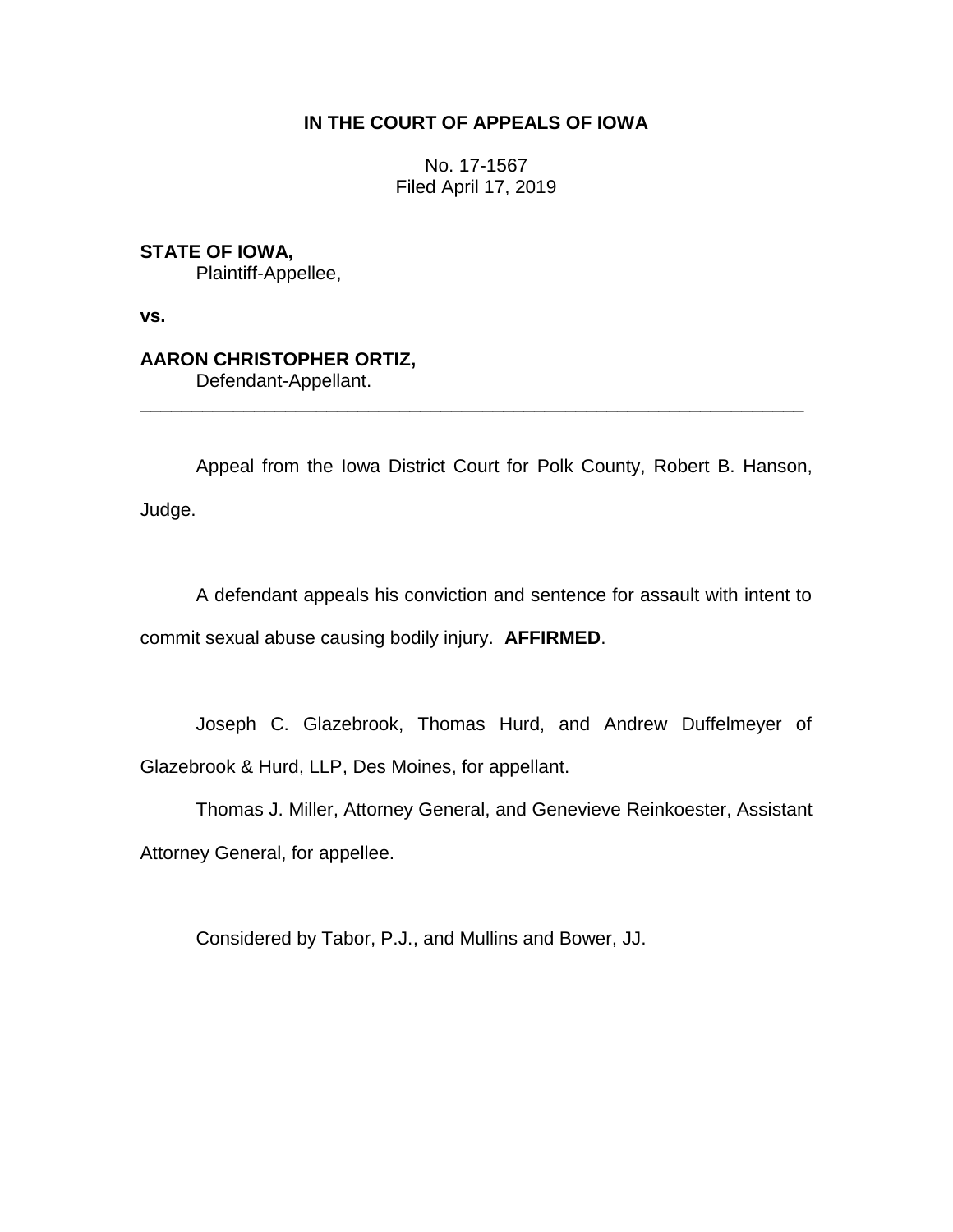#### **TABOR, Presiding Judge.**

After Aaron Ortiz turned eighteen in 2015, the probate court appointed his mother, Mandi Smith, as his guardian under Iowa Code section 633.556 (2015). The guardianship continued in 2017 when Ortiz pleaded guilty to assault with intent to commit sexual abuse causing bodily injury. He now appeals his conviction and sentence for that crime. He alleges, for the first time on appeal, because his status as ward and his intellectual disabilities prevented him from making legal decisions, his guardian should have been involved in all critical stages of his criminal case especially the competency proceedings under Iowa Code chapter 812 (2017) and the guilty plea hearing. He asks us to vacate his conviction and remand for new proceedings with the participation of his guardian. Alternatively, Ortiz argues his prison sentence constitutes cruel and unusual punishment.

Ortiz advances novel legal issues on a meager factual record. *See State v. Webster*, 865 N.W.2d 223, 231 (Iowa 2015) ("Our review in this case is impacted by the limited nature of the advocacy and the limited record developed below."). Ortiz acknowledges, despite having legal representation, he did not argue his claims about the guardian's participation to the district court. Yet on appeal he does not blame his plea counsel. Instead, to excuse his failure to raise these issues, he cites the concept of structural error and his alleged incompetence. On this undeveloped record, neither ground allows us to reach the merits of Ortiz's challenge to his conviction.

Regarding his sentencing claim, we cannot find it is categorically unconstitutional to impose a prison term of any length on an adult with intellectual disabilities. Accordingly, we affirm his conviction and sentence.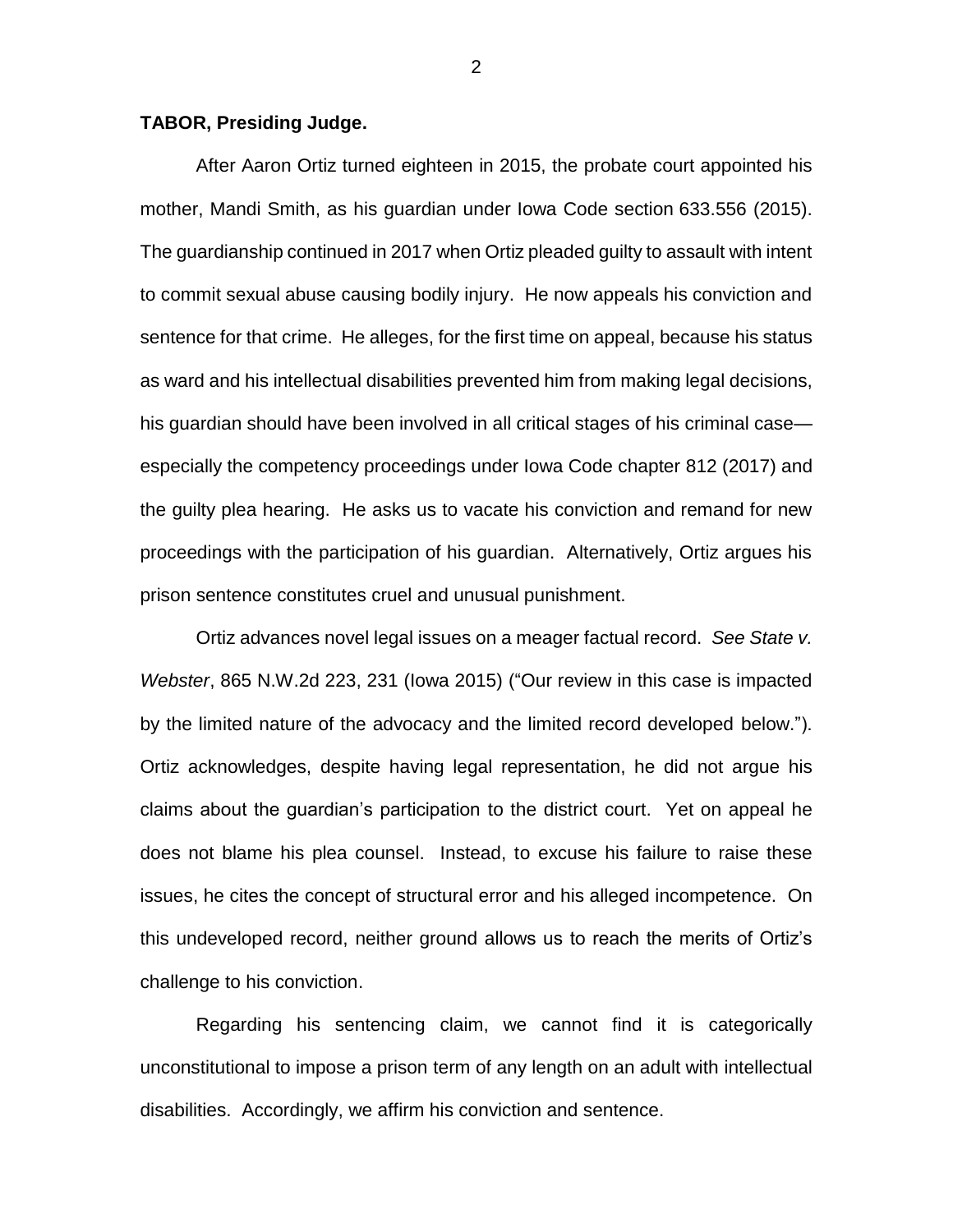# **I. Facts and Prior Proceeding**

 $\overline{a}$ 

In March 2015, the probate court considered the functional limitations of Aaron Ortiz and decided a limited guardianship would not be appropriate.<sup>1</sup> The court granted his mother plenary powers to make legal decisions on his behalf. *See* Iowa Code § 633.635 (2015). 2

In May 2017, T.Y. was returning home from walking her dog when Ortiz approached her, asking if she knew a certain person. She told him she just recently moved into the neighborhood and was not yet well acquainted. She suggested "the lady across the street" might be a better resource. Ortiz asked for pen and paper to jot down that neighbor's name. T.Y. retrieved pen and paper for him. But when she tried to reenter her front door, according to the minutes of evidence, Ortiz "suddenly and for no reason given, reached around her with both hands and aggressively grabbed her breasts and began squeezing and pinching." T.Y. was able to grab her cell phone and call 911. At the prospect of police responding, Ortiz left her front porch on foot. A neighbor witnessed Ortiz "manhandling" T.Y. and drove around looking for the suspect, eventually locating Ortiz for the police.

The State charged Ortiz with assault with intent to commit sexual abuse causing bodily injury, a class "D" felony, in violation of Iowa Code section 709.11(2) (2017). Defense counsel asked for a competency evaluation of Ortiz, asserting:

 $<sup>1</sup>$  Our supreme court agreed to take judicial notice of the fact that a guardianship was</sup> established for Ortiz in Polk County and it remained in effect at the time of his guilty plea in this case. But the court directed Ortiz to remove from his brief any references to "the contents of the records in the guardianship proceeding."

 $2$  Because the guardianship was based on Ortiz's intellectual disability, the court also determined Ortiz was eligible to vote, but had to seek approval of the guardian before getting married. *See* Iowa Code §§ 633.556, 633.635(4).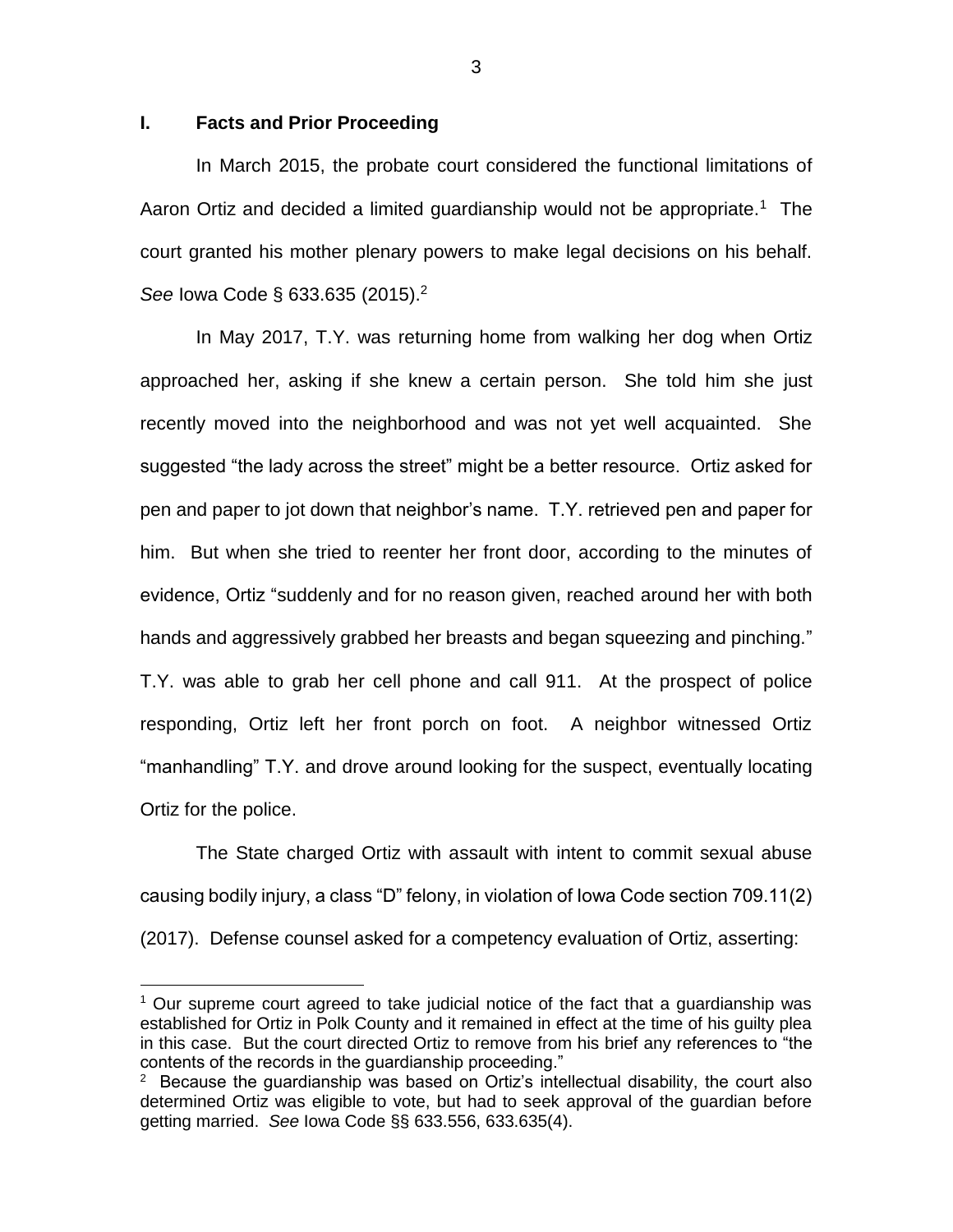Evident from the undersigned's interactions with the [d]efendant, the undersigned believes the [d]efendant suffers from a serious mental health issue. The [d]efendant also has a probation violation pending in FECR296889, and during that underlying case, a competency evaluation was completed by Dr. Craig Rypma where the defendant was found to not be competent to stand trial. The defendant is under a guardianship due to his intellectual disability.

Defense counsel asked for Dr. Rypma to again examine Ortiz.

The district court suspended the proceedings and ordered Ortiz to be examined by Dr. Michael Huston to determine his competency to stand trial under chapter 812. Dr. Huston interviewed Ortiz at the Polk County jail on July 7, 2017. Dr. Huston also interviewed Ortiz's mother and guardian, Mandi Smith. According to the psychologist's report, the guardian said Ortiz "was given a diagnosis of Attention Deficit Hyperactivity Disorder at an early age, and that in the past 10 years he has received diagnoses of Intellectually Disabled and Autism Spectrum Disorder."

From his evaluation, Dr. Huston concluded Ortiz "showed minimal impairment in his ability to understand and appreciate the charge against him and his legal situation." The doctor further found Ortiz showed "mild impairment" in his ability to understand legal proceedings and in his ability to assist in his own defense. Overall, Dr. Huston found Ortiz competent to stand trial, explaining:

Mr. Ortiz has a mental health condition that has been diagnosed as Autism Spectrum Disorder, Impulse Control Disorder, and possibly Intellectual Disability. He is currently receiving and complying with psychiatric treatment at the jail, which appears to be controlling his symptoms effectively. His treatment at the IMCC in Oakdale last fall and winter apparently was helpful in improving his knowledge about court proceedings as part of the competency restoration process.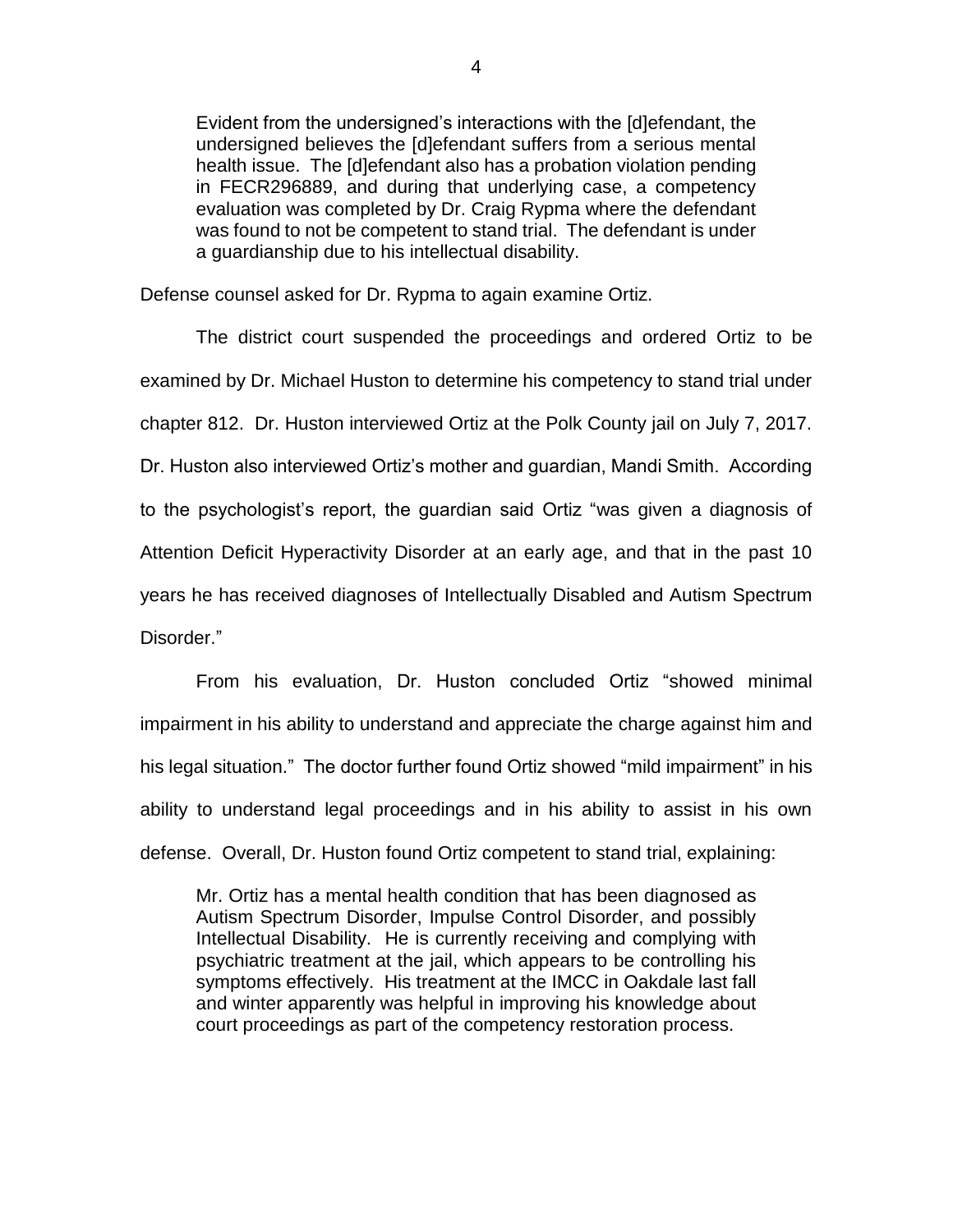After a hearing on July 20, the court found Ortiz competent to stand trial.<sup>3</sup>

Ortiz appeared for a plea hearing on September 6, 2017. At the hearing, the court asked Ortiz, "Do you feel like you're able to understand what it is that you're being accused of and basically what the consequences are going to be if you admit to having done that?" Ortiz replied, "No, your Honor." Also during the hearing, defense counsel revealed he had misinformed his client that probation was an option when the crime charged was a forcible felony requiring imprisonment. In light of that new information, Ortiz asked for a chance "to talk to his mother, his guardian, about what to do before he makes a decision." Counsel told the court Smith was in attendance, but the court ended the hearing, directing the attorneys to "figure out a new date and time for us to resume or to reconvene this proceeding and revisit the plea."

The parties reconvened about three weeks later for a combined plea and sentencing hearing. Ortiz told the court he understood the charges and wanted to go forward with his guilty plea.<sup>4</sup> Ortiz admitted the factual basis for the assaultwith-intent offense. After the court accepted the guilty plea, Ortiz asked to proceed to immediate sentencing. The court explained that by doing so, Ortiz would waive his right to file a motion in arrest of judgment and could not complain on appeal about any problem with his guilty plea. Ortiz said he understood and wanted to be sentenced that day.

 $3$  It does not appear the competency proceeding was reported.

<sup>&</sup>lt;sup>4</sup> As part of the plea agreement, the State dismissed a charge stemming from Ortiz's conduct while in the Polk County jail.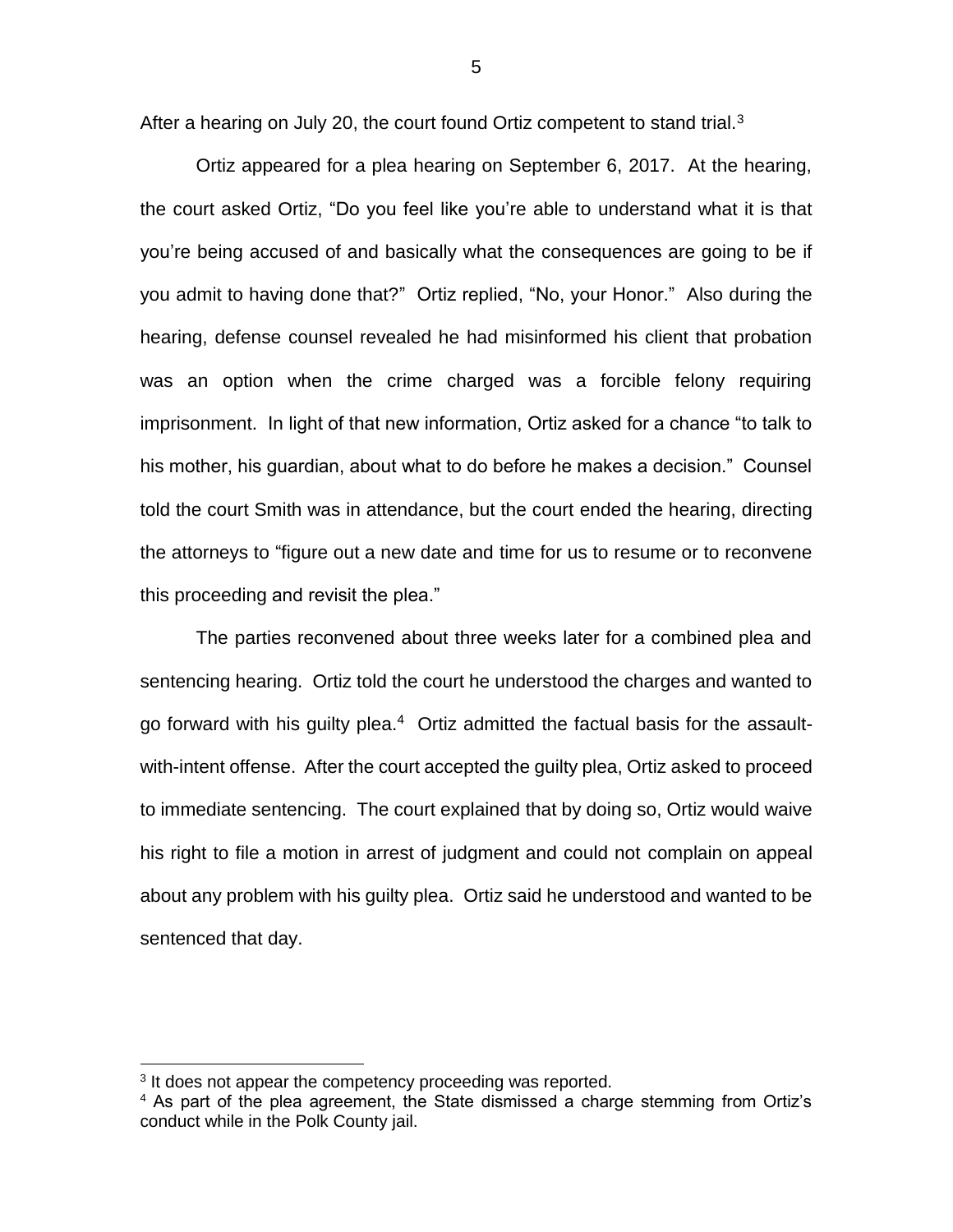The conviction for assault with intent to commit sexual abuse required an indeterminate five-year prison sentence but carried no mandatory minimum term. The court had discretion to run the assault sentence concurrent to or consecutive with Ortiz's sentence for robbery in the third degree.<sup>5</sup> The prosecutor argued for consecutive terms not to exceed seven years based on the violent nature of current offense. Defense counsel recommended concurrent terms.<sup>6</sup>

The district court imposed consecutive sentences, explaining Ortiz needed more time to focus on his rehabilitation and to protect the public. Ortiz appeals his conviction and sentence.<sup>7</sup>

# **II. Scope and Standard of Review**

 $\overline{a}$ 

"We review alleged violations of state or federal constitutional rights de novo." *State v. Harrison*, 914 N.W.2d 178, 187 (Iowa 2018). De novo review means we make an independent evaluation based on the totality of circumstances appearing in the trial court record. *Id.*

<sup>&</sup>lt;sup>5</sup> Ortiz received a deferred judgment on that offense in February 2017. The court revoked probation and imposed the original sentence after Ortiz stipulated to the violation.

<sup>&</sup>lt;sup>6</sup> Defense counsel also offered two letters: one from Smith and one from ChildServe worker, Keifer Nevius, who was the case manager for Ortiz's Intellectual Disability waiver, a program that allowed him to receive support in the community rather than reside in a mental health institution. Smith described Ortiz's behavioral struggles over the years and her efforts to get him help. Nevius described a "24-hour, locked door" program available for Ortiz at the Woodward Resource Center.

 $7$  During the briefing process, Smith—represented by the Drake Legal Clinic—sought leave to file an amicus brief in support of Ortiz. *See* Iowa R. App. 6.906(1). Smith asserted she had an important interest in the outcome of the case as Ortiz's legal guardian. The State did not resist and our supreme court accepted Smith's amicus brief. The well-written amicus brief argues "[t]he similarities between a minor child and a ward illustrate the need to extend the protections offered in juvenile delinquency proceedings to criminal proceedings involving a defendant under a guardianship." In its appellee's brief, the State declines to address those arguments, contending the amicus brief "attempts to raise issues that were not preserved" in contravention of rule 6.906(5)(b)(3). We find the preservation challenge faced by the amicus rises or falls with the validity of the errorpreservation exceptions urged by Ortiz.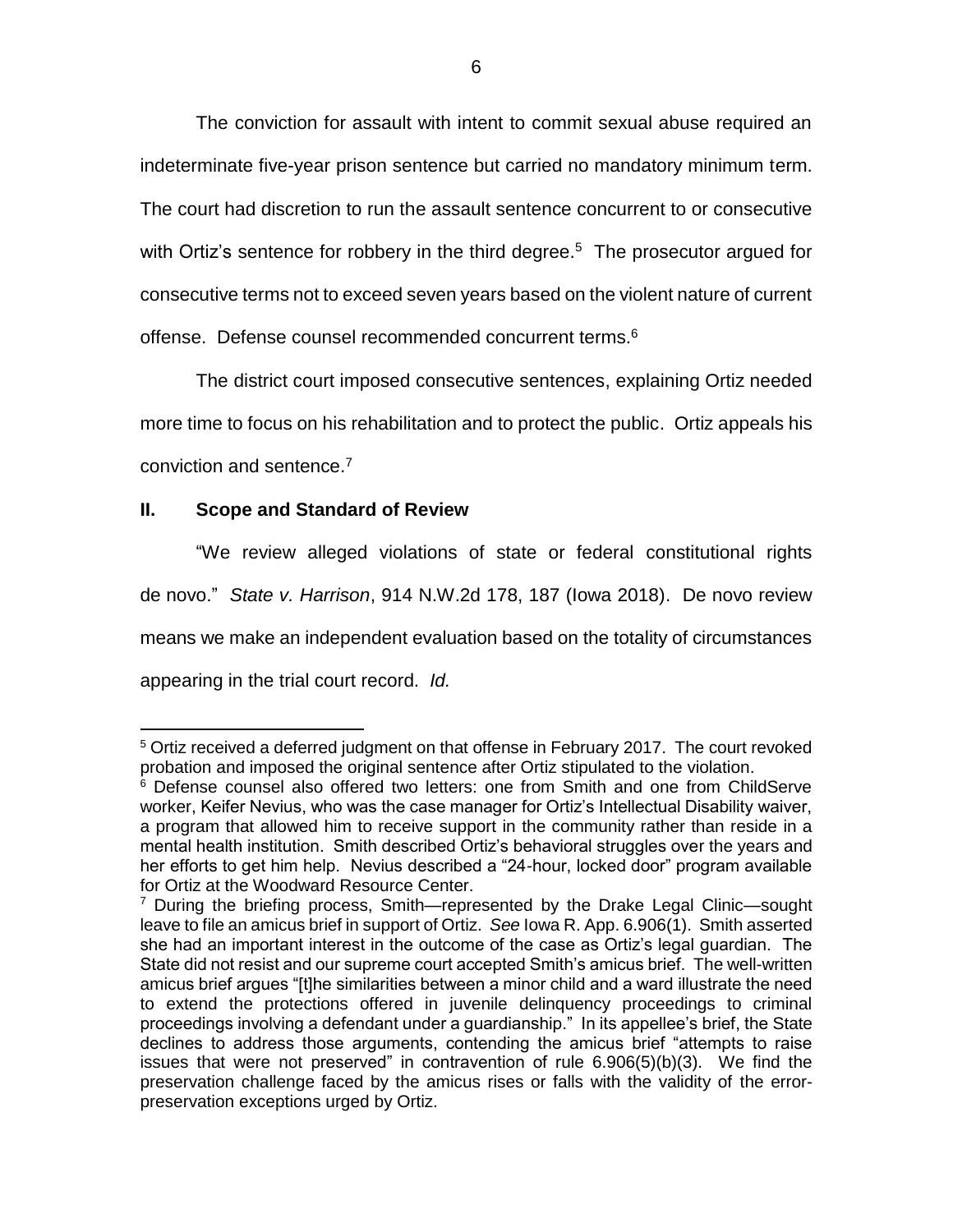# **III. Analysis**

 $\overline{a}$ 

# **A. Request to Vacate Conviction**

Ortiz alleges the competency and plea proceedings were not fair because the district court did not ensure his guardian's involvement. He contends the absence of his guardian constituted "structural error" effectively denying him the constitutional right to be present at all critical stages of the proceedings and the right to counsel. He also claims a violation of procedural due process. He asks us to vacate his conviction and remand for proceedings with the participation of his guardian.

*1. Allegation of Structural Error.* Ortiz recognizes his first hurdle is error preservation. Because he did not file a motion in arrest of judgment, generally "no appellate review may be obtained on the validity of the plea proceeding." *See State v. Lucas*, 323 N.W.2d 228, 231 (Iowa 1982) (applying what are now numbered as Iowa Rules of Criminal Procedure 2.8(2)(d) and 2.24(3) to claim pleataking judge should have held competency hearing under Iowa Code section 812.3). $8$  Ortiz argues because his complaint involves "structural error," it is exempt from the preservation requirement.

In response, the State notes Ortiz is not asserting structural error to satisfy the prejudice prong in an ineffective-assistance-of-counsel claim. *See Lado v. State*, 804 N.W.2d 248, 252 (Iowa 2011) (holding no specific showing of prejudice is required when counsel's error renders the adversarial process itself

<sup>&</sup>lt;sup>8</sup> Ortiz argues for the first time in his reply brief, under the catch-all category in Iowa Code section 633.635(g), only the guardian had the right to file a motion in arrest of judgment, excusing his failure to preserve error. We generally do not consider an argument raised for the first time in a reply brief. *Villa Magana v. State*, 908 N.W.2d 255, 260 (Iowa 2018).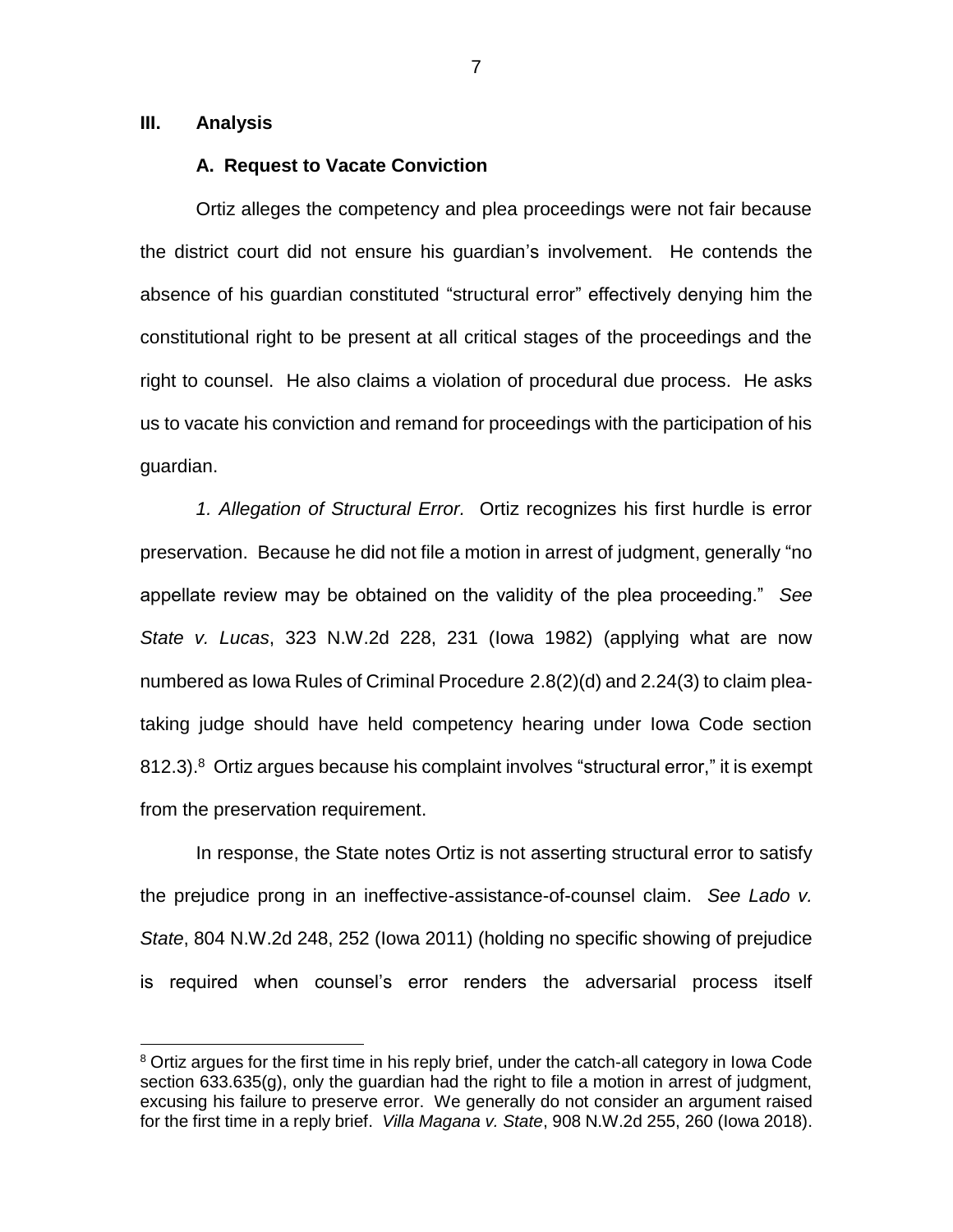presumptively unreliable); *see also Krogmann v. State*, 914 N.W.2d 293, 325 (Iowa 2018) (presuming prejudice under article I, section 10 of Iowa Constitution). Rather, Ortiz is alleging a free-standing claim of structural error akin to the outright denial of counsel. *See generally Gideon v. Wainwright,* 372 U.S. 335, 343–45 (1963).

While claims raised in the context of ineffective assistance of counsel are an exception to error preservation, the State contends structural error standing alone is not. *See Weaver v. Massachusetts*, 582 U.S. \_\_\_, \_\_\_, 137 S. Ct. 1899, 1910, 1913 (2017) (defining "structural error" as the kind of government deprivation of a right that cannot be deemed "harmless beyond a reasonable doubt" and discussing it as either preserved error or in the context of ineffective assistance of counsel). <sup>9</sup> The State insists because Ortiz does not raise a claim of ineffective assistance of counsel, "his claim of structural error does not provide a way around error preservation."<sup>10</sup> But despite Ortiz not invoking ineffective assistance of counsel, the State urges his claim "is one that would be best preserved for postconviction relief because the record is not currently adequate to address it."

<sup>9</sup> *Weaver* noted claims of ineffective assistance "can function as a way to escape rules of waiver and forfeiture and raise issues not presented at trial." 582 U.S. at \_\_\_, 137 S. Ct. at 1912. And because doing so may undermine the finality of convictions, when petitioners raise structural error in the context of ineffective-assistance claims (at least concerning the right to a public trial), they must show prejudice to obtain a new trial. *Id*. at \_\_\_, 137 S. Ct. at 1913.

<sup>10</sup> This view is not universally accepted. *See* 24 C.J.S. Criminal Procedure & Rights of Accused § 2582 ("While for nonstructural errors relief for error is tied in some way to the error's prejudicial effect, it is only for certain structural errors undermining the fairness of the criminal proceeding as a whole that reversal is required *without regard to whether the error was preserved* or the mistake's effect on the proceeding." (emphasis added)). Regardless, we find it unnecessary to decide if free-standing structural error can be an exception to error-preservation rules because Ortiz can raise a claim of ineffective assistance for the first time in a postconviction-relief action. *See* Iowa Code § 814.7(1).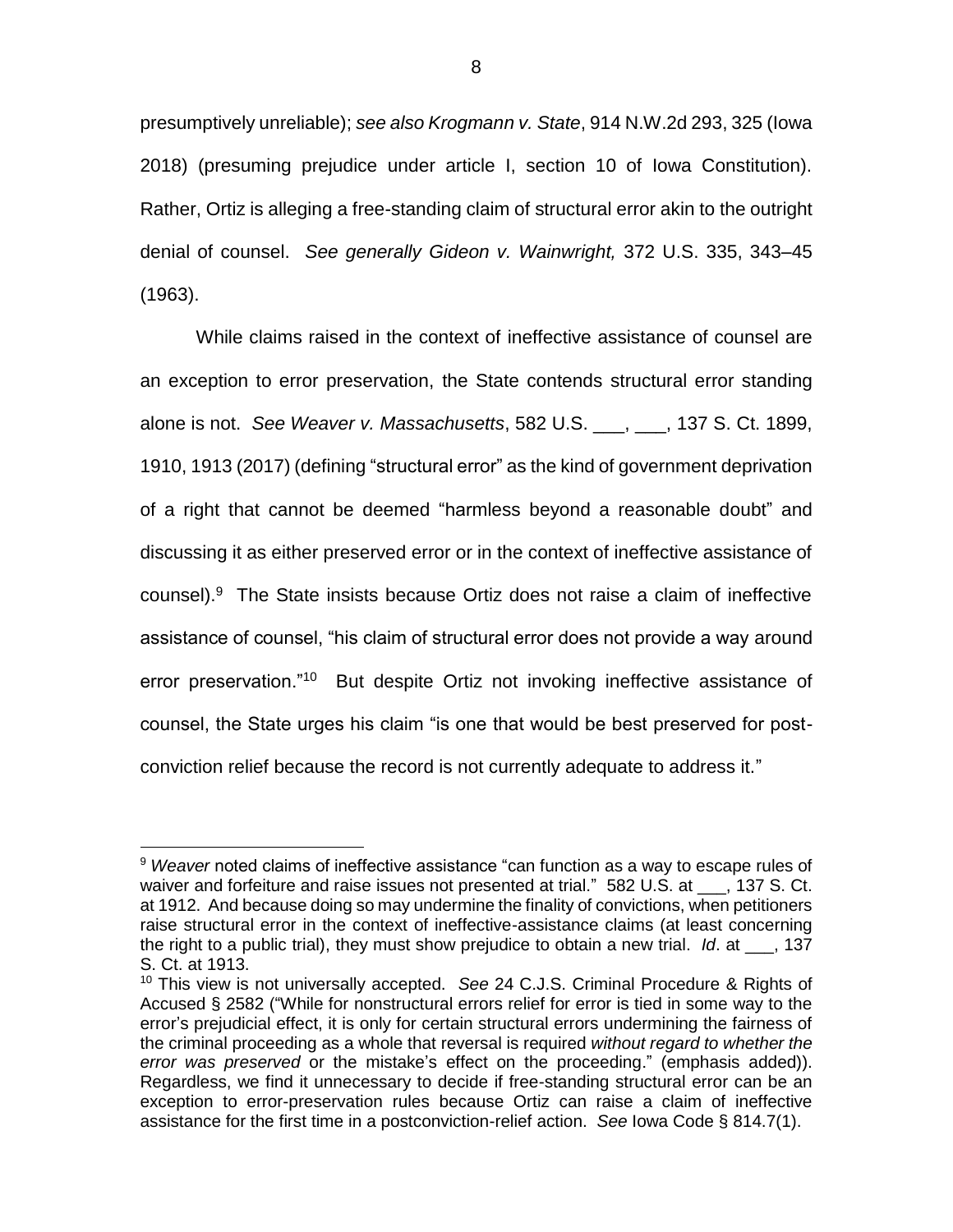We agree resolution of Ortiz's constitutional claims requires a more developed record. *Cf. State v. Tejeda*, 677 N.W.2d 744, 753 (Iowa 2004) (affirming judgment without adjudicating Sixth Amendment claim due to "scant record" and "availability of an adequate remedy in postconviction"). For instance, we do not know the breadth of Smith's involvement in the competency hearing beyond the fact Dr. Huston contacted her before reaching his recommendation. We likewise have little information about the extent to which defense counsel consulted with Smith though, during the aborted plea hearing, he did convey his client's request to confer with his guardian before deciding to plead guilty. We also lack details about the reasons for the guardianship and Ortiz's mental status. Because we do not pass on the merits of his claims on direct appeal, they are still available to Ortiz in postconviction proceedings.<sup>11</sup> *See Lucas*, 323 N.W.2d at 233.

*2. Allegation of Procedural Due Process Violation*. As a second line of defense, Ortiz argues his due process rights were violated because the court failed to involve his plenary guardian. He contends not involving his guardian left him without protection as a person found incompetent in the probate context. He also argues he was not required to preserve error because of his incompetence. He quotes *Lucas*: "It is fundamental that if the defendant was incompetent he was in no position to preserve error, request a section 812.3 hearing, or avoid a waiver of his motion in arrest of judgment." 323 N.W.2d at 232.

 $11$  Although we do not reach the merits of Ortiz's claims, we do note the cautions raised by the State concerning the downside to creating "tiers of competency." The State asserts "the involvement of his guardian is not only superfluous, it is problematic."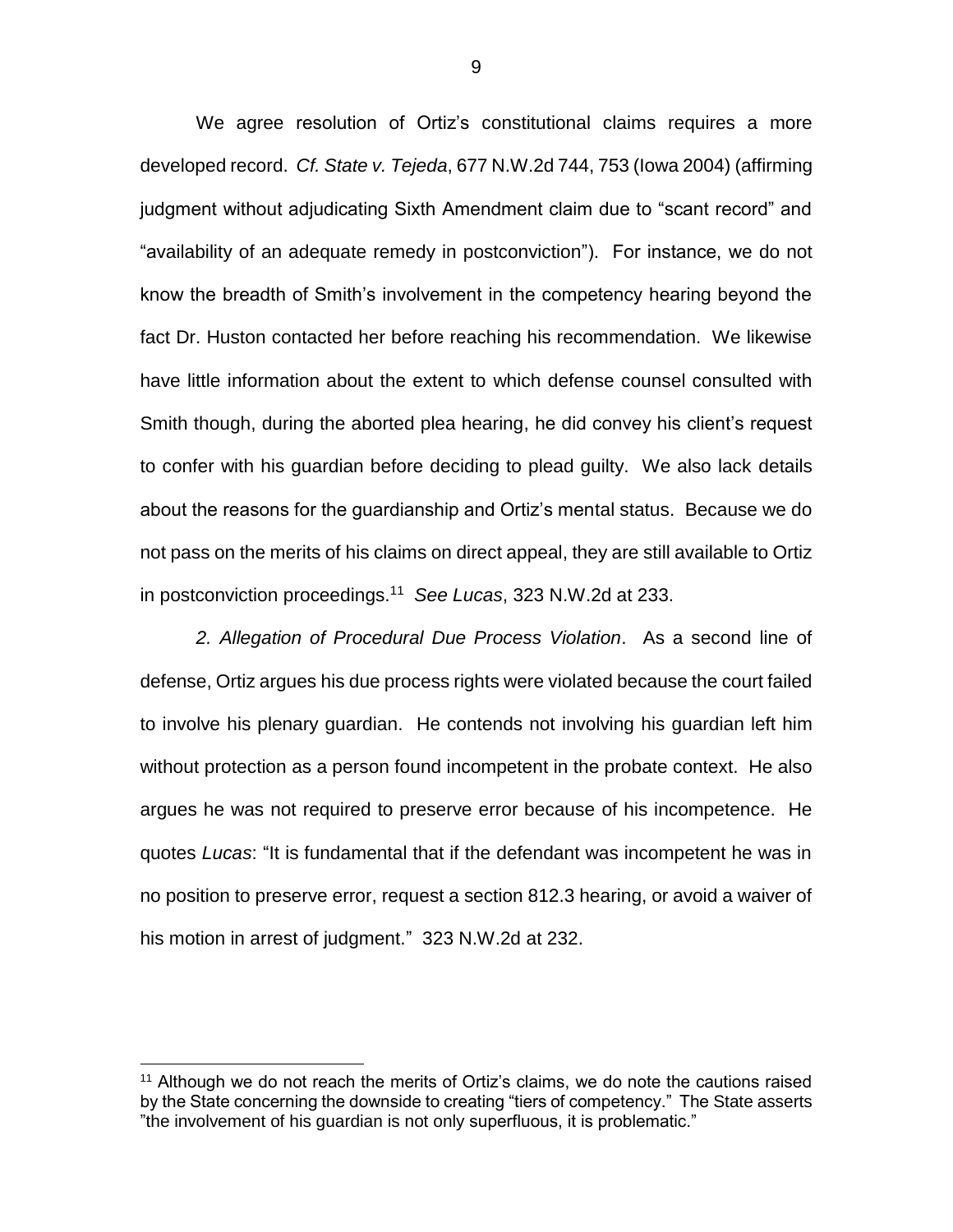The trouble with this reasoning is that defense counsel requested and received a competency evaluation for Ortiz before the guilty plea. Based on the psychologist's recommendation, the district court found Ortiz competent to proceed with his criminal case. And Ortiz's status as a ward does not automatically signal his incompetency to enter a plea. *See Koehler v. State*, 830 S.W.2d 665, 666 (Tex. Ct. App. 1992) ("Proceedings under the Texas Probate Code appointing guardians of persons of unsound mind and proceedings under the Texas Code of Criminal Procedure determining legal competence to stand trial are dissimilar and have different purposes."); *see also Blakely v. Tompkins*, No. 2:16-CV-0379-TOR, 2016 WL 7378999, at \*3 (E.D. Wash. Dec. 19, 2016) ("Capacity for purposes of a guardianship and capacity to be tried for crimes are two separate legal concepts."); *Yater v. Commonwealth*, Nos. 2017-CA-000402-MR and 2017-CA-00403-MR, 2018 WL 6600234, at \*2 (Ky. Ct. App. Dec. 14, 2018) (holding findings in guardianship proceeding were relevant but the guardianship "inquiry is different from a determination of his competency to stand trial in a criminal matter").

In fact, Ortiz does not contest the competency findings. He argues only that due process mandates the guardian's "participation" in the criminal proceedings. Because Ortiz was found competent under chapter 812 and did not raise this claim in the district court, we cannot decide it on direct appeal. *See In re K.C*., 660 N.W.2d 29, 38 (Iowa 2003) ("Even issues implicating constitutional rights must be presented to and ruled upon by the district court in order to preserve error for appeal." $)$ .<sup>12</sup>

 $12$  Accordingly, we also cannot reach the claims raised in Smith's amicus brief.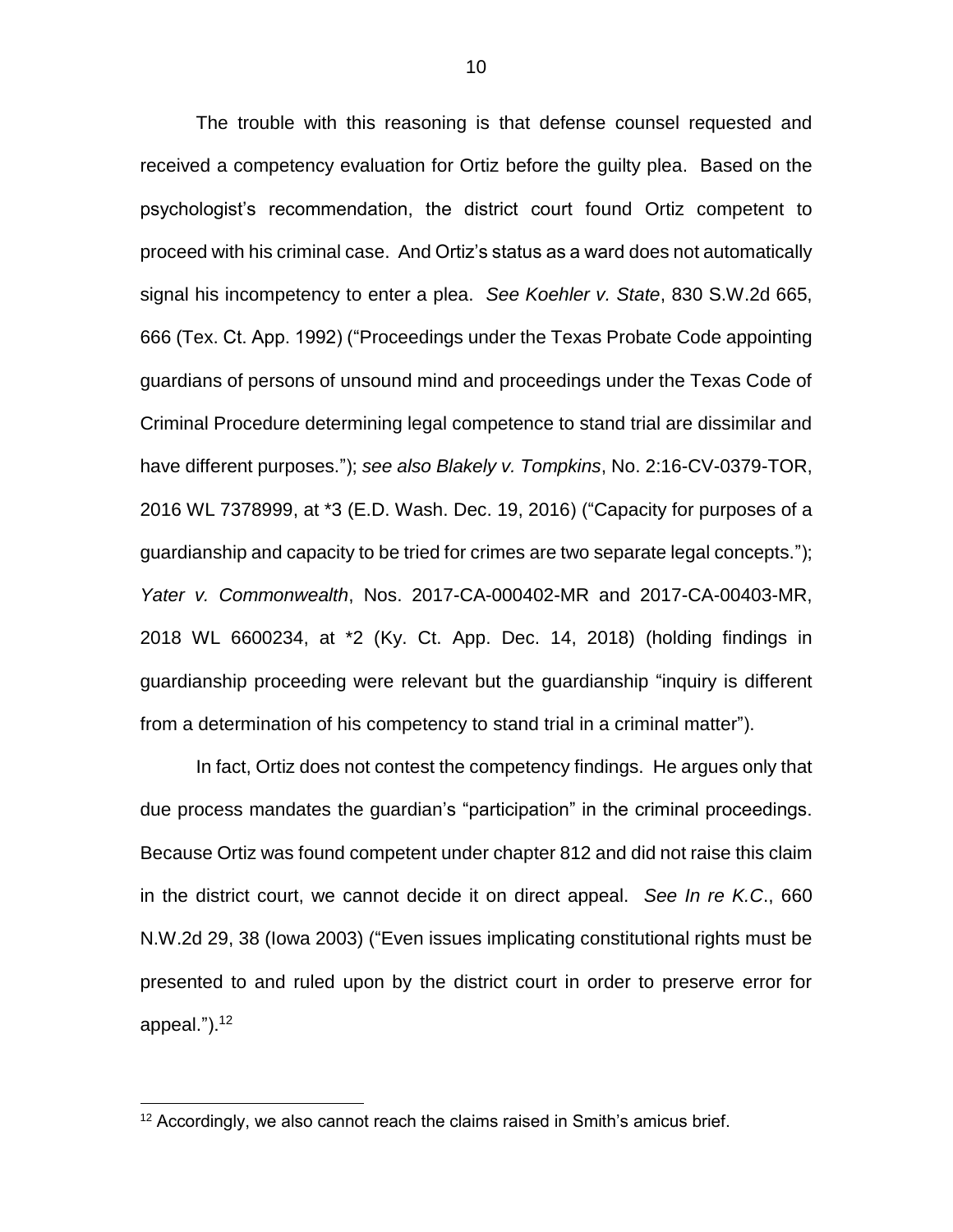#### **B. Request for Resentencing**

 $\overline{a}$ 

Ortiz next argues "the application of a mandatory minimum sentence" and "the sentencing court's failure to consider the mitigating impact of his impairments" constituted cruel and unusual punishment. *See* U.S. Const. amend. VIII; Iowa Const. art. I, § 17. We may consider this type of illegal-sentence claim for the first time on appeal. *State v. Lyle*, 854 N.W.2d 378, 382 (Iowa 2014).

Cruel-and-unusual-punishment challenges come in two varieties: categorical as to a class of offenders (previously called a facial challenge) and "gross proportionality" comparing the defendant's particular sentence with the seriousness of the crime (previously called as-applied). *See State v. Oliver*, 812 N.W.2d 636, 640 (lowa 2012). Ortiz raises only a categorical challenge.<sup>13</sup> He contends "this [c]ourt should hold that application of mandatory minimum sentences to offenders with [intellectual disabilities] categorically violates the cruel and unusual punishment provisions of the Iowa and U.S. Constitutions and thus is an illegal sentence."<sup>14</sup> He relies on Atkins v. Virginia, where the United States Supreme Court decided execution was an excessive punishment for "a mentally retarded criminal." 536 U.S. 304, 321 (2002). He also compares his situation to juvenile sentencing cases like *Lyle*, 854 N.W.2d at 380.

<sup>13</sup> Ortiz does suggest we look to *State v. Ryan*, 396 P.3d 867, 868 (Or. 2017), where the Oregon Supreme Court considered an "as-applied challenge" to a mandatory-minimum prison sentence. But Ortiz does not engage in the three-step analysis to determine whether his sentence was "grossly disproportionate" under the Iowa and United States Constitutions. *See Harrison*, 914 N.W.2d at 202–03. Accordingly, we do not decide whether the seven-year indeterminate prison sentence was grossly disproportionate to his culpability.

<sup>&</sup>lt;sup>14</sup> Ortiz asked the supreme court to retain this case, but it instead transferred the appeal to our court.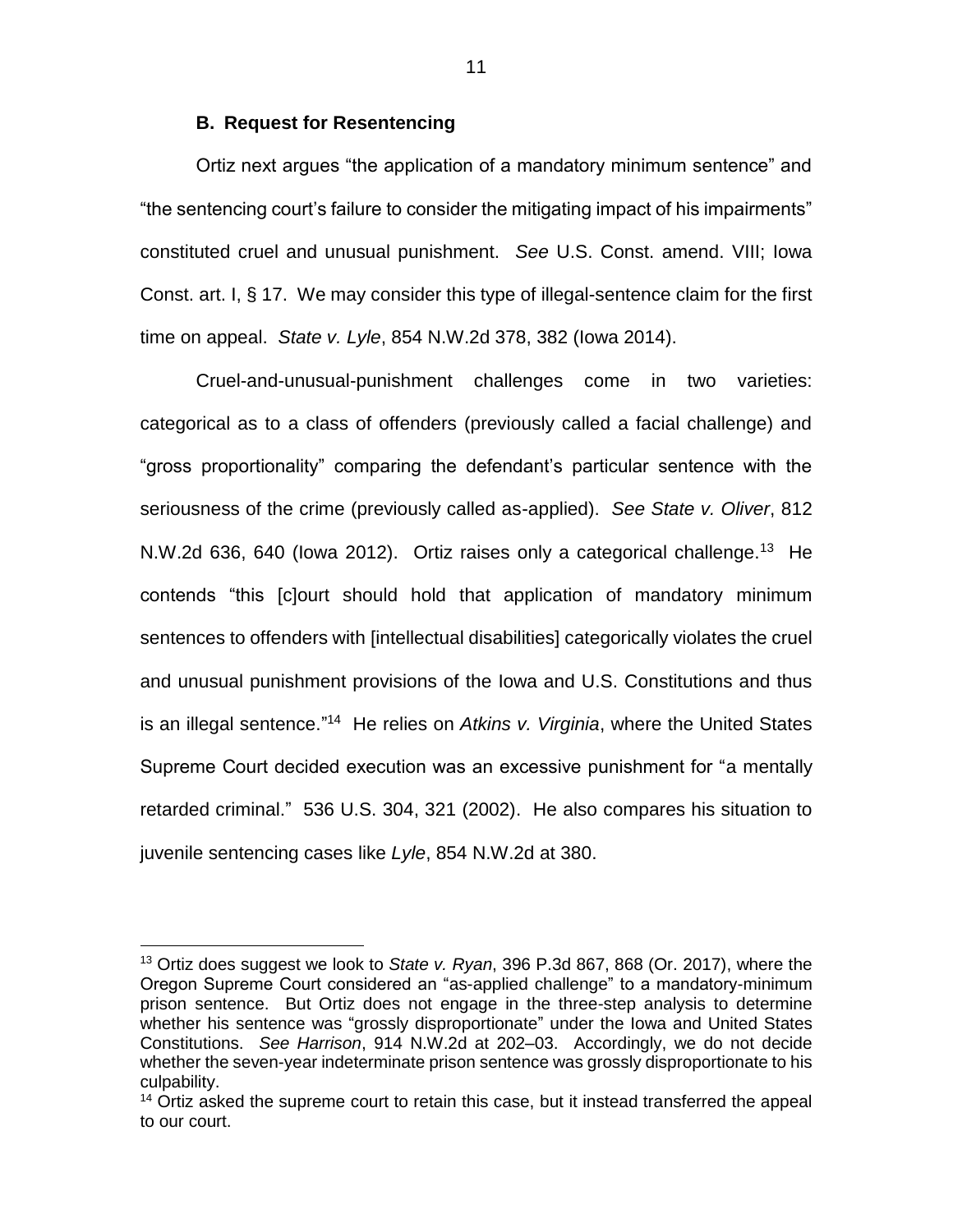We evaluate a categorical challenge in two steps. *Lyle*, 854 N.W.2d at 386. First, we investigate whether a national consensus exists in opposition to the particular sentencing practice as expressed by objective standards such as legislative enactments and state practices. *Id*. Second, we exercise independent judgment as guided by case law and our understanding of the constitutional text, history, meaning, and purpose. *Id*. In doing so, we consider the culpability of the category of offenders at issue "in light of their crimes and characteristics" weighed against the severity of the challenged punishment. *Id.* Plus, we examine the legitimate penal goals served by the sentencing practice. *Id.*

Several problems emerge when we embark on this two-step analysis in Ortiz's case. Initially, Ortiz inaccurately describes the sentencing practice at issue as a "mandatory minimum." *See State v. Propps*, 897 N.W.2d 91, 94 (Iowa 2017) (explaining although probation was not an option, forcible felony at issue carried no mandatory minimum sentence). The sentencing court could not suspend Ortiz's sentence, but he was immediately eligible for parole. *See* Iowa Code § 702.11(1) (defining forcible felony as any felonious assault), § 709.11(2) (categorizing assault with intent to commit sexual abuse causing bodily injury as a class "D" felony), § 907.3 (prohibiting deferred judgment or suspended sentence for forcible felony). *Propps* rejected the argument section 907.3 was categorically cruel and unusual as applied to juvenile offenders. 897 N.W.2d at 102. And *Atkins* rejected the notion intellectually disabled defendants would be "exempt from criminal sanctions." 536 U.S. at 318

Next, it is not clear who would fall into the category of offenders so intellectually disabled that any length of time in prison would be cruel and unusual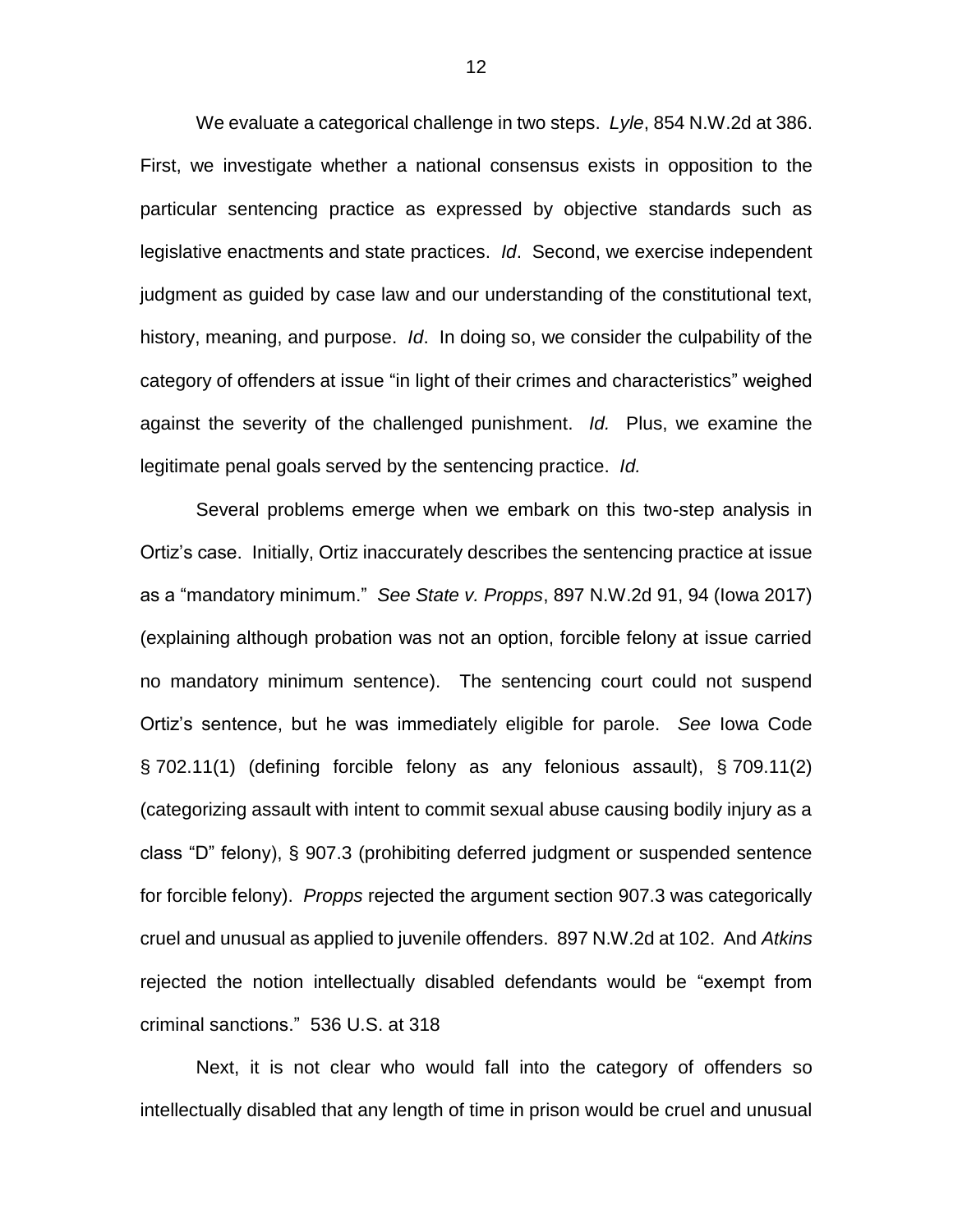punishment and, particularly, whether Ortiz falls into that category. *See generally Moore v. Texas*, 586 U.S. \_\_\_, \_\_\_, 139 S. Ct. 666, 672 (2019) (Roberts, C.J., specially concurring) (highlighting continuing lack of clarity in how courts should enforce the *Atkins* requirements). *Atkins* cited "clinical definitions of mental retardation" as requiring both sub-average intelligence and "significant limitations in adaptive skills such as communication, self-care, and self-direction that became manifest before age 18." 536 U.S. at 318. Aside from the competency evaluation and his sentencing letters, Ortiz made no record in the district court concerning his intellectual function or his adaptive skills.

On this record, we cannot find a categorical violation. First, Ortiz is unable to show a national consensus, or even a state consensus, against imposing a mandatory prison sentence of any length for individuals with intellectual disabilities. *See* Paul Marcus, *Does Atkins Make A Difference in Non-Capital Cases? Should It?*, 23 Wm. & Mary Bill Rts. J. 431, 465 (2014) ("In spite of tremendous scientific support for the more careful treatment of offenders with low intelligence, and the Supreme Court's affirmation of that view, it seems as if *Atkins* simply is not considered very much—if at all—in non-death penalty prosecutions.").

Second, the sparse factual development here limits our ability to exercise independent judgment regarding the culpability of the category of offenders at issue. Specifically, we are unable to tell if Ortiz fits into the category of people with individual disabilities identified in *Atkins*. *See Hall v. Florida*, 572 U.S. 701, 723 (2014) ("Intellectual disability is a condition, not a number.").

Further, Ortiz has not established that incarcerating people with intellectual disabilities for an indeterminate term would serve no legitimate penological